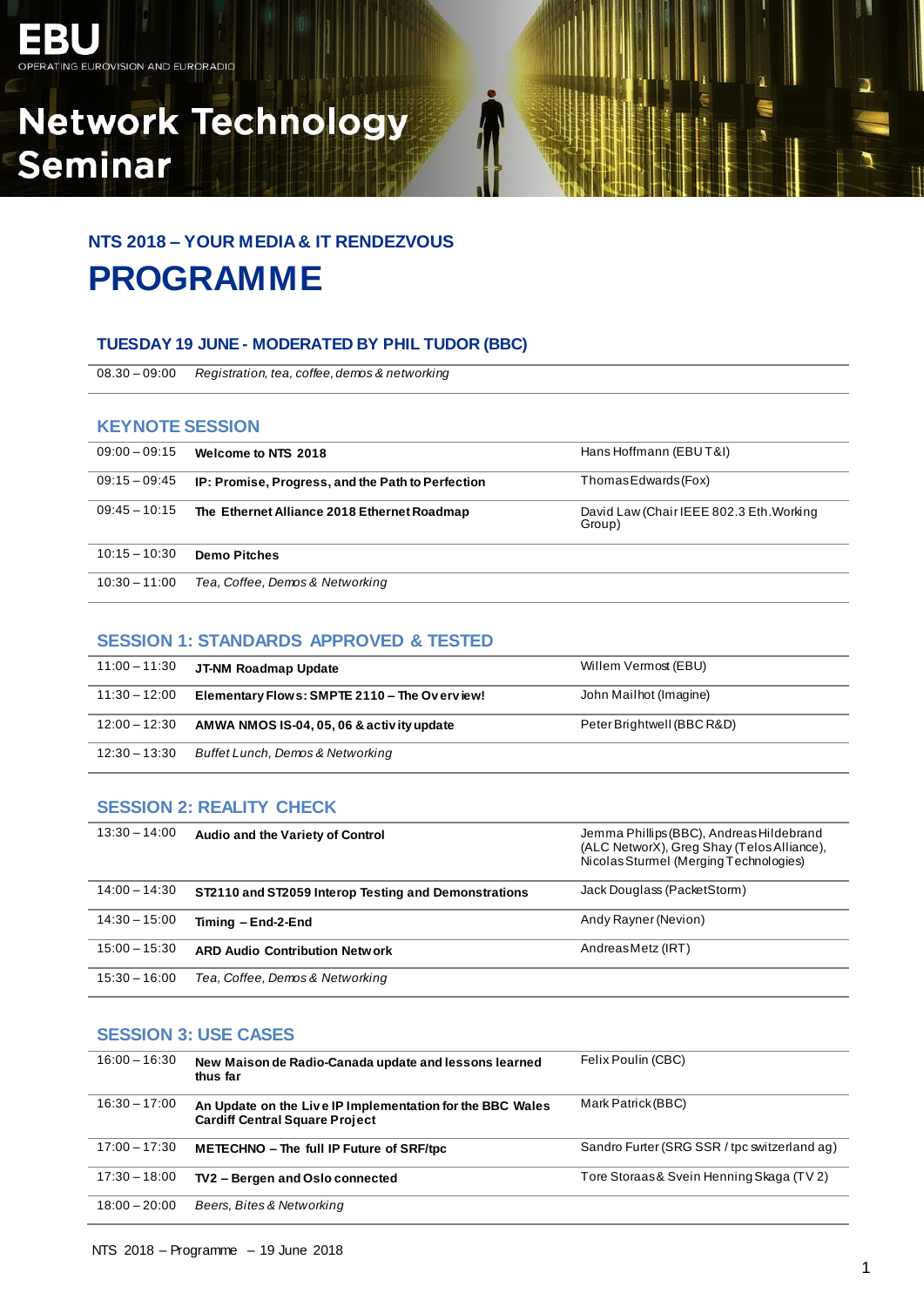## **Network Technology Seminar**

#### **NTS 2018 – YOUR MEDIA & IT RENDEZVOUS**

#### **WEDNESDAY 20 JUNE - MODERATED BY MARKUS BERG (IRT)**

08.30 – 09:00 *Tea, Coffee, Demos & Networking*

#### **TUTORIALS**

| $09:00 - 09:50$ | Tutorial A - Room Montreux                     | Tutorial B - Room Geneva                   |
|-----------------|------------------------------------------------|--------------------------------------------|
|                 | Live IP Software Toolkit                       | <b>Basics about All-IP Production</b>      |
|                 | Pedro Ferreira (bisect) & Willem Vermost (EBU) | Franz Baumann (IRT)                        |
| $09:50 - 10:00$ | Tea, Coffee, Demos & Networking                |                                            |
| $10:00 - 10:50$ | Tutorial C - Room Montreux                     | Tutorial D - Room Geneva                   |
|                 | <b>IS-06 Fixes the Network</b>                 | <b>Troubleshooting PTP</b>                 |
|                 | ThomasEdwards(Fox)                             | Yannick Le Dréau (Tektronix)               |
| $10:50 - 11:00$ | Tea, Coffee, Demos & Networking                |                                            |
| $11:00 - 11:50$ | Tutorial E - Room Montreux                     | Tutorial F - Room Geneva                   |
|                 | <b>AES67 Practical</b>                         | The Agile Media Blueprint                  |
|                 | Andreas Hildebrand (ALC NetworX)               | Richard Cartwright (Streampunk Media Ltd.) |
| $12:00 - 13:30$ | Seated Lunch                                   |                                            |

#### **SESSION 4: CLOUD PRODUCTION**

| $13:30 - 14:00$ | The AMWA Agile Media Blueprint                                      | Brad Gilmer (Gilmer & Associates, Inc.) |
|-----------------|---------------------------------------------------------------------|-----------------------------------------|
| $14:00 - 14:30$ | Cloud-fit Production at the BBC                                     | Alex Rawcliffe (BBC R&D) &              |
|                 |                                                                     | Stephen Godwin (BBC)                    |
| $14:30 - 15:00$ | <b>Media Workflows in the Cloud</b>                                 | Andrew Horne (Amazon)                   |
| $15:00 - 15:30$ | Tea, Coffee, Demos & Networking                                     |                                         |
| $15:30 - 16:00$ | Productivity Increase in Live Production through<br>Virtualization  | Markus Ostertag (SWR)                   |
| $16:00 - 16:30$ | Practicalities of real time audio mixing in the cloud with<br>AES67 | Greg Shay (Telos Alliance)              |

#### **SESSION 5: WHAT'S ON THE HORIZON?**

|                       | $16:30 - 17:00$ POC Virtualized Infrastructure                | Edmond Debar (France TV)  |
|-----------------------|---------------------------------------------------------------|---------------------------|
|                       | $17:00 - 17:30$ Network Slicing Opportunities and Experiences | Tomas Grano (Cloudstreet) |
| 17:30 – 17:35 Wrap-Up |                                                               | Willem Vermost (EBU)      |